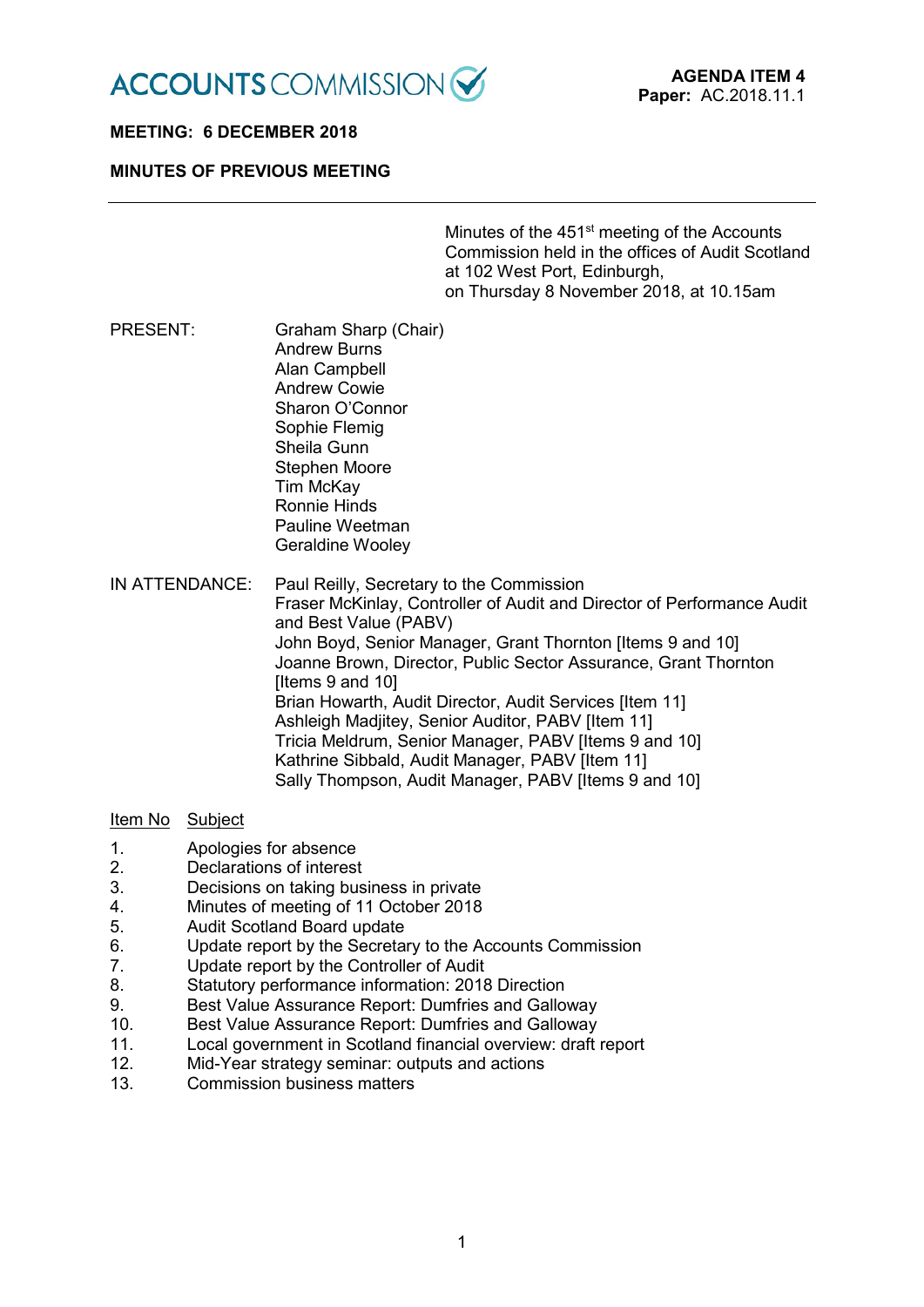## 1. Apologies for absence

It was noted that no apologies for absence had been received.

## 2. Declarations of interest

The following declaration of interest was made:

• Geraldine Wooley, in item 11, as a member of Fife Valuation Appeal Committee, in relation to references to non-domestic rates.

### 3. Decisions on taking business in private

It was agreed that items 10 to 12 be considered in private because:

- Item 10 requires the Commission to consider actions in relation to a report by the Controller of Audit. The Commission is then obliged by statute to inform the council in question of its decision, which the Commission does before making the decision public.
- Item 11 proposes a draft audit report which the Commission is to consider in private before publishing.
- Item 12 is likely to include consideration of confidential policy matters.

No business was notified by members for item 13 and thus the Chair advised that the item would not require discussion.

## 4. Minutes of meeting of 13 September 2018

The minutes of the meeting of 11 October 2018 were approved as a correct record, subject to noting the inclusion of Stephen Moore in the list of those present.

### 5. Audit Scotland Board update

The Commission noted a report by the Secretary providing an update on the business of the Audit Scotland Board.

During discussion, the Commission agreed:

- That members be provided with a copy of the report considered by the Board on audit quality and reputational risk.
- That members be given access to online British Sign Language training.

*Action: Secretary*

## 6. Update report by the Secretary to the Accounts Commission

The Commission considered a report by the Secretary providing an update on significant recent activity relating to local government and issues of relevance or interest across the wider public sector.

During discussion, the Commission:

- In response to a query from Alan Campbell about contractual dispute issues associated with the Aberdeen Western Peripheral Route, noted advice from the Director of PABV that managing capital projects would be a focus of the ongoing performance audit "Revenue financing of assets: the Non-profit distributing (NPD) and Hub models", the scope of which will be considered by the Performance Audit Committee at its next meeting on 22 November.
- In relation to paragraph 39 and in response to a query from Geraldine Wooley, noted advice from the Director of PABV that he would report further on how data on childhood poverty is collected.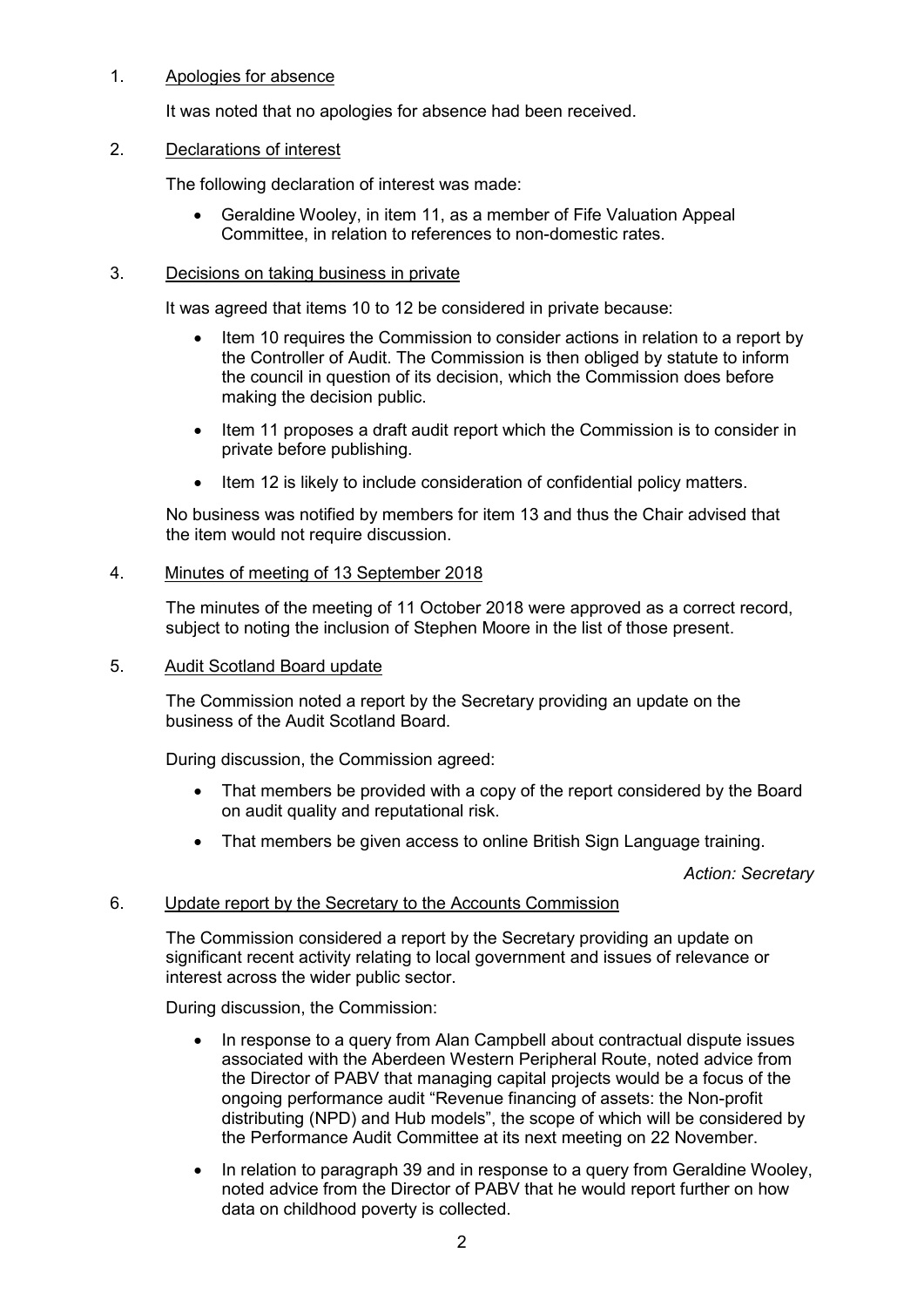- In relation to paragraph 42 and in relation to a query from Sophie Flemig, noted advice from the Director of PABV that matters around rent arrears and Universal Credit will be considered by the Commission in the context of its benefits administration work, to be considered at its December meeting.
- In relation to paragraph 64 and in response to a query from Stephen Moore, noted advice from the Director of PABV that information on the implications of the UK government's 2018 budget on the Scottish budget would be included in the briefing in this regard, to be considered by the Commission at its January meeting.
- In relation to paragraphs 64 and 82 and in response to a query from Tim McKay, agreed that further information be provided on the implications of the UK budget on English local authority funding.
- In relation to paragraph 79 and in response to a query from Alan Campbell, noted advice from the Director of PABV that housing strategy in Scotland would be considered as part of scoping and options for forthcoming performance audit work, to be considered by the Performance Audit Committee at its next meeting on 22 November.

## *Actions: Director of PABV*

Following discussion, the Commission agreed to note the report.

7. Update report by the Controller of Audit

The Commission noted a verbal update from the Controller of Audit on his recent activity.

8. Statutory Performance Information: 2018 Direction

The Commission noted a report by the Secretary proposing a draft 2018 statutory performance information direction to act as a basis for consultation with stakeholders with a view to subsequent publication by the Commission.

During discussion, the Commission:

- Noted the outcome of the review of councils' progress against the requirements of the 2015 SPI Direction and of informal consultation with stakeholders as part of this review.
- Endorsed the overall finding of the review that:
	- o Councils are responding well to the 2015 Direction and therefore there is a strong case for maintaining the strategy of the Commission that it uses its powers in the 1992 Act to continue to encourage sector-led improvement through a descriptive rather than prescriptive approach.
	- o Councils all report, to varying degrees, performance information that can be compared over time and across different bodies, but nevertheless, there is significant variation in the degree to which councils are satisfying the requirements of the Direction.
- Agreed the terms of the proposed three-year Direction, to be applied first in the year ending 31 March 2020, as a basis of formal consultation with stakeholders.
- Agreed to consider the results of this consultation and a draft Direction at its December meeting, with a view to publishing the new Direction by the end of the year.
- Agreed to request the Scottish Government to expedite the refresh of current